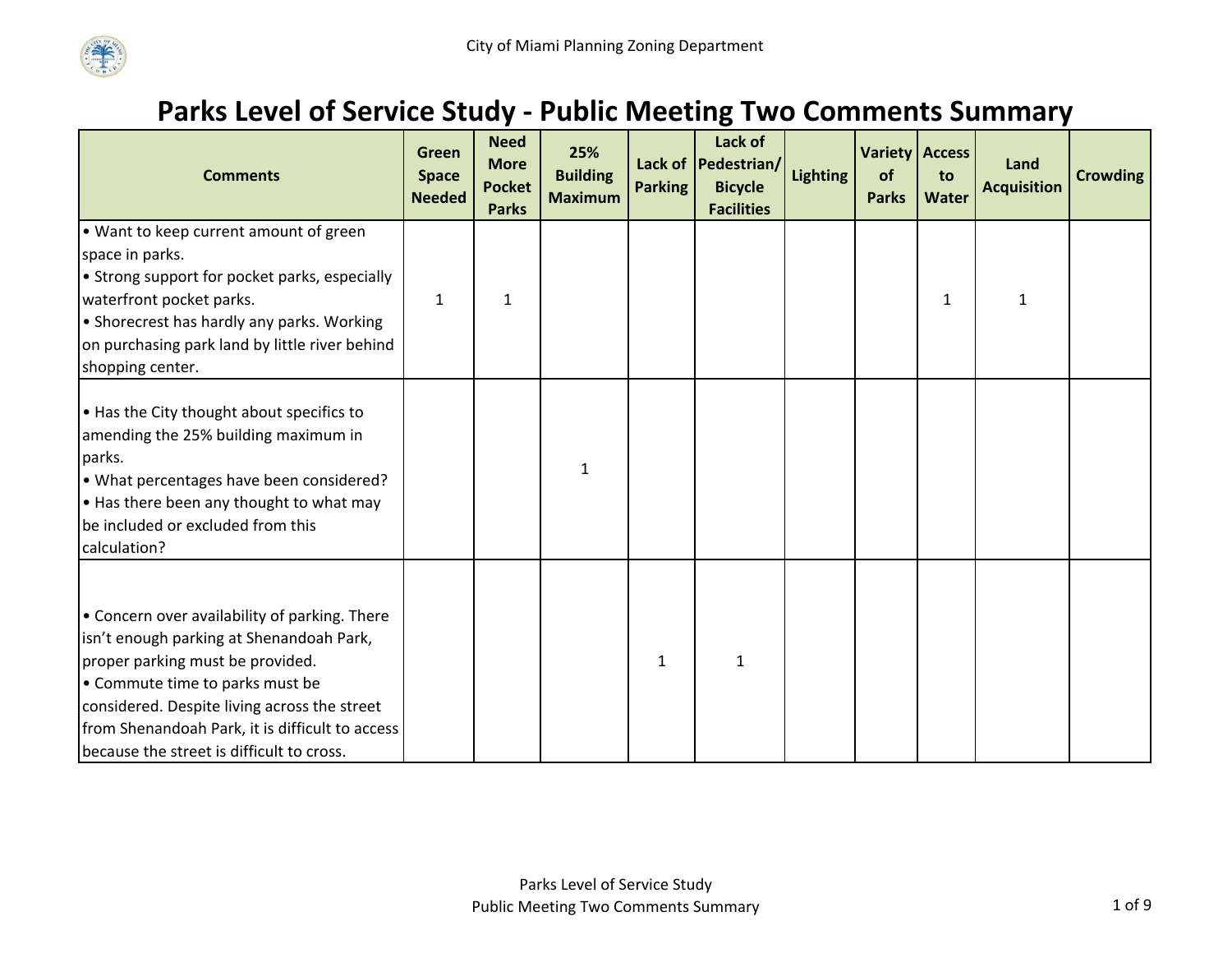

| <b>Comments</b>                                                                                                                                                                                                                                                                                                                          | Green<br><b>Space</b><br><b>Needed</b> | <b>Need</b><br><b>More</b><br><b>Pocket</b><br><b>Parks</b> | 25%<br><b>Building</b><br><b>Maximum</b> | <b>Parking</b> | Lack of<br>Lack of   Pedestrian/<br><b>Bicycle</b><br><b>Facilities</b> | <b>Lighting</b> | <b>Variety Access</b><br>of<br><b>Parks</b> | to<br><b>Water</b> | Land<br><b>Acquisition</b> | <b>Crowding</b> |
|------------------------------------------------------------------------------------------------------------------------------------------------------------------------------------------------------------------------------------------------------------------------------------------------------------------------------------------|----------------------------------------|-------------------------------------------------------------|------------------------------------------|----------------|-------------------------------------------------------------------------|-----------------|---------------------------------------------|--------------------|----------------------------|-----------------|
| . Was the city's decision to maintain<br>concurrency - city, county or state level?<br>What legislation was involved with this<br>decision? What are the motivations for<br>maintaining concurrency? What are the<br>benefits to maintaining concurrency?                                                                                |                                        |                                                             |                                          |                |                                                                         |                 |                                             |                    |                            |                 |
| • Possible solution to access problems:<br>pedestrian-friendly zones, crosswalks with<br>proper signage (flashing lights). When streets<br>are easier to cross, there is better access. Has<br>this idea been discussed by the City and if so,<br>would there be any restrictions if the streets<br>happened to be a state/county roads? |                                        |                                                             |                                          |                | 1                                                                       |                 |                                             |                    |                            |                 |
| • 10 miles of coastline in the City but there<br>are no beach areas with sand. Need areas<br>where people can wade into the water.<br>• Lots of time spent on public transportation<br>to reach areas with beaches.                                                                                                                      |                                        |                                                             |                                          |                |                                                                         |                 |                                             | $\mathbf{1}$       |                            |                 |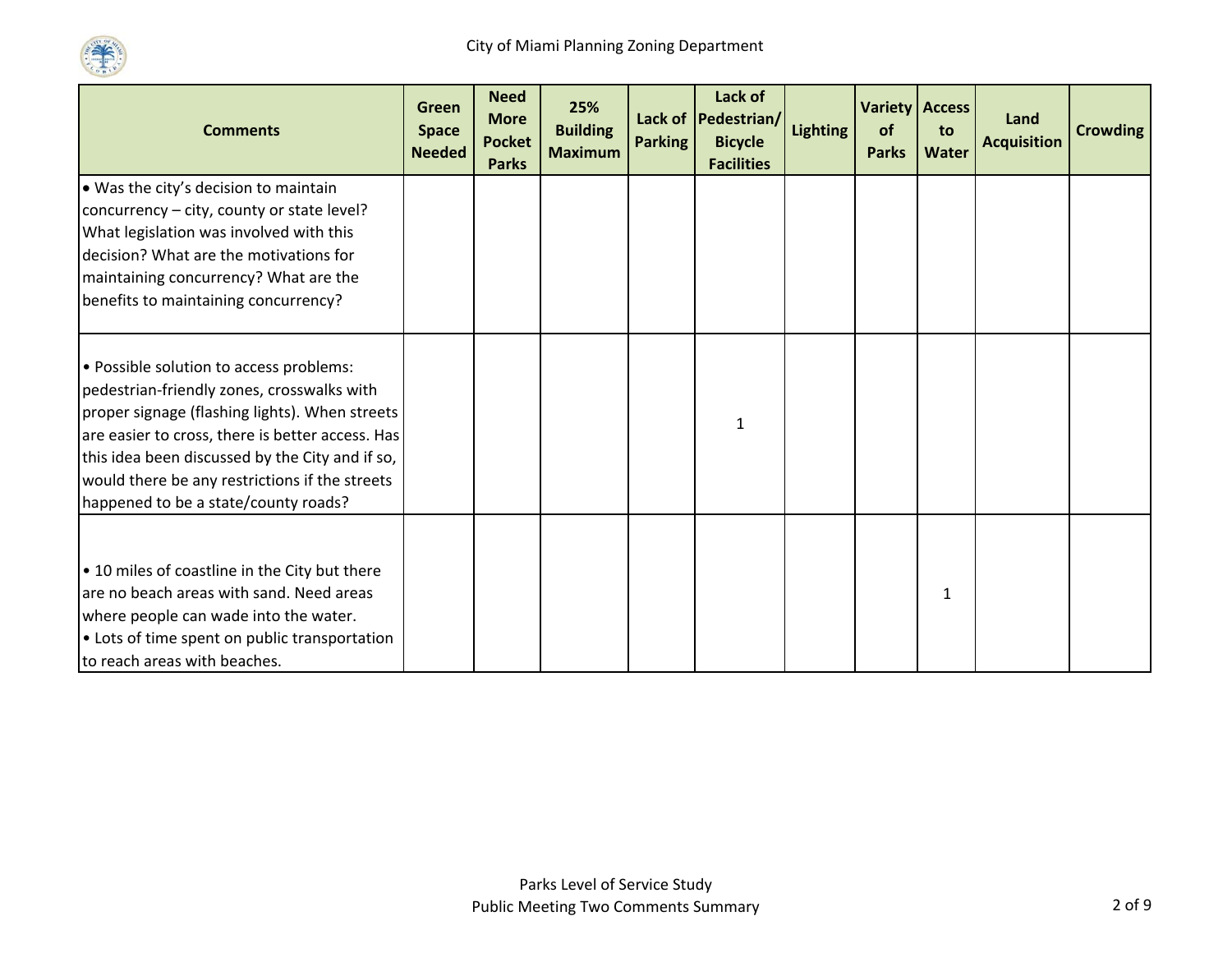

| <b>Comments</b>                                                                                                                                                                                                                                                                                                                                                                                                                                                                                                                     | Green<br><b>Space</b><br><b>Needed</b> | <b>Need</b><br><b>More</b><br><b>Pocket</b><br><b>Parks</b> | 25%<br><b>Building</b><br><b>Maximum</b> | <b>Parking</b> | Lack of<br>Lack of   Pedestrian/<br><b>Bicycle</b><br><b>Facilities</b> | <b>Lighting</b> | <b>Variety Access</b><br>of<br><b>Parks</b> | to<br>Water | Land<br><b>Acquisition</b> | <b>Crowding</b> |
|-------------------------------------------------------------------------------------------------------------------------------------------------------------------------------------------------------------------------------------------------------------------------------------------------------------------------------------------------------------------------------------------------------------------------------------------------------------------------------------------------------------------------------------|----------------------------------------|-------------------------------------------------------------|------------------------------------------|----------------|-------------------------------------------------------------------------|-----------------|---------------------------------------------|-------------|----------------------------|-----------------|
| • Access in Shorecrest is an issue. There are<br>parks that I can bike to with my small child<br>but the route is unwelcoming to cyclists.<br>Poor sidewalk facilities (inconsistent<br>sidewalks), speeding vehicles (despite 30<br>MPH speed limit) makes it difficult to<br>bike/walk to parks.<br>• Lack of swimming pools.                                                                                                                                                                                                     |                                        |                                                             |                                          |                | $\mathbf{1}$                                                            |                 |                                             |             |                            |                 |
| • Is there consideration for LEED standards<br>for new and renovated park buildings?                                                                                                                                                                                                                                                                                                                                                                                                                                                |                                        |                                                             |                                          |                |                                                                         |                 |                                             |             |                            |                 |
| • Safety in parks is an issue; proper lighting is<br>needed, there are areas with "patchy"<br>lighting.<br>• Legion Park boat ramp on weekends is<br>chaotic, there are many users at the same<br>time (jet skis, boats), which raises safety<br>concerns. Speeding jet skis and boats pose a<br>threat to human and manatee safety.<br>Perhaps charging for use of the boat ramp<br>can solve this issue.<br>• Is there an arborist in Parks and Recreation<br>Department? Trees are in need of<br>maintenance, limbs have fallen. |                                        |                                                             |                                          |                |                                                                         | 1               |                                             |             |                            |                 |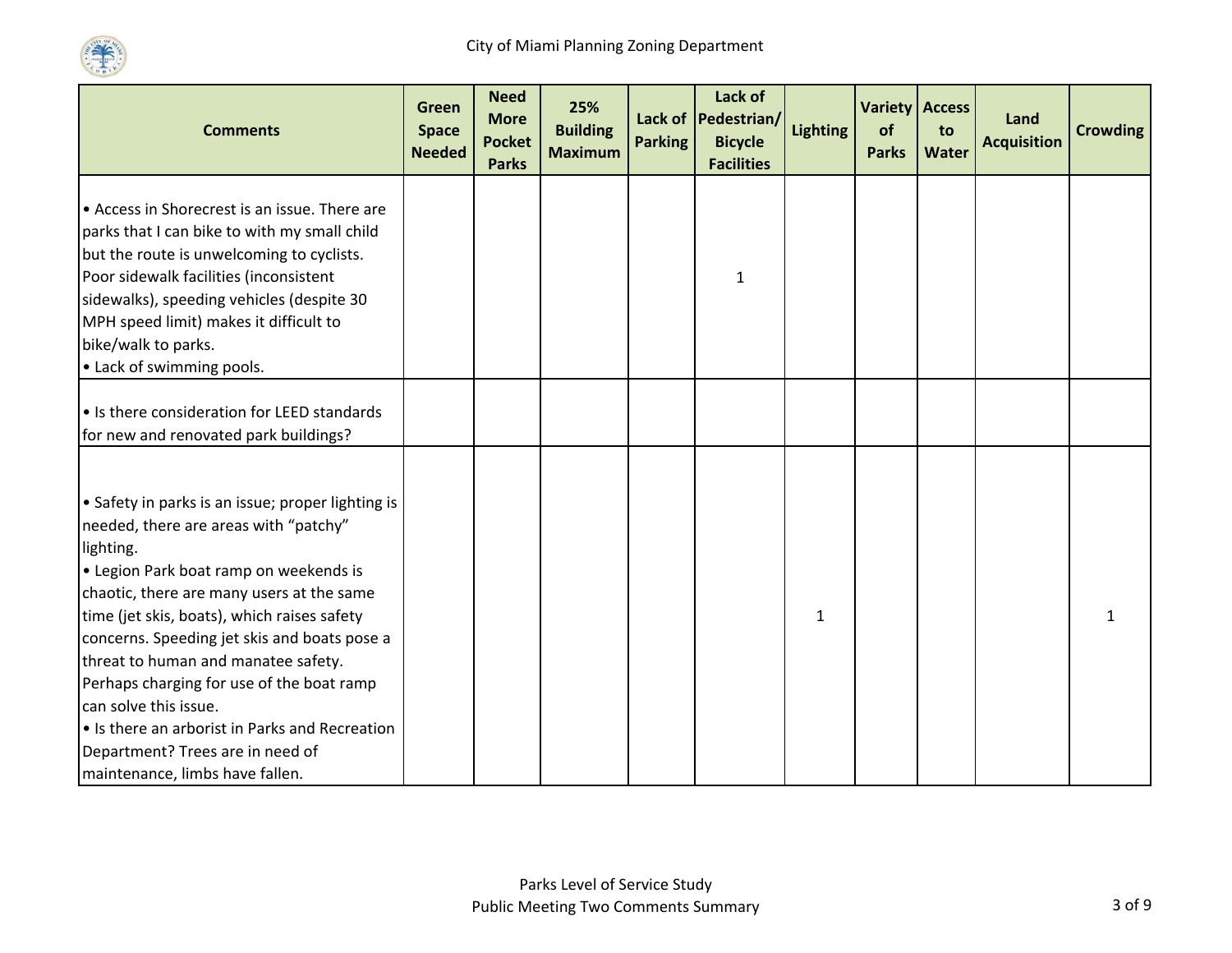

| <b>Comments</b>                                                                                                                                                                   | <b>Green</b><br><b>Space</b><br><b>Needed</b> | <b>Need</b><br><b>More</b><br><b>Pocket</b><br><b>Parks</b> | 25%<br><b>Building</b><br><b>Maximum</b> | <b>Parking</b> | Lack of<br>Lack of Pedestrian/<br><b>Bicycle</b><br><b>Facilities</b> | <b>Lighting</b> | of<br><b>Parks</b> | <b>Variety Access</b><br>to<br><b>Water</b> | Land<br><b>Acquisition</b> | <b>Crowding</b> |
|-----------------------------------------------------------------------------------------------------------------------------------------------------------------------------------|-----------------------------------------------|-------------------------------------------------------------|------------------------------------------|----------------|-----------------------------------------------------------------------|-----------------|--------------------|---------------------------------------------|----------------------------|-----------------|
| • Seattle is building a 9 acre "edible forest" -<br>Miami should consider community gardens<br>and edible gardens. Get nonprofits and<br>community involved, it benefits everyone |                                               |                                                             |                                          |                |                                                                       |                 | $\mathbf{1}$       |                                             |                            |                 |
| and would greatly help Miami.                                                                                                                                                     |                                               |                                                             |                                          |                |                                                                       |                 |                    |                                             |                            |                 |
| • Parks should be classified such as<br>recreation (basketball courts, soccer fields,<br>etc.) passive parks, native habitats, etc. so                                            |                                               |                                                             |                                          |                |                                                                       |                 |                    |                                             |                            |                 |
| that each resident's distance to a certain                                                                                                                                        |                                               |                                                             |                                          |                |                                                                       |                 |                    |                                             |                            |                 |
| type of park can be quantified.                                                                                                                                                   |                                               |                                                             |                                          |                |                                                                       |                 |                    |                                             |                            |                 |
| . Would like to see parks with more native                                                                                                                                        |                                               |                                                             |                                          |                |                                                                       |                 |                    |                                             |                            |                 |
| habitat.<br>• Access to water is an issue; by increasing                                                                                                                          |                                               |                                                             |                                          |                |                                                                       |                 |                    |                                             |                            |                 |
| access to water the burden on inland parks                                                                                                                                        |                                               |                                                             |                                          |                |                                                                       |                 |                    |                                             |                            |                 |
| would be alleviated. Non-motorized boat                                                                                                                                           |                                               |                                                             |                                          |                |                                                                       |                 | $\mathbf{1}$       | 1                                           |                            |                 |
| launches need to be increased to improve                                                                                                                                          |                                               |                                                             |                                          |                |                                                                       |                 |                    |                                             |                            |                 |
| accessibility. It is difficult to launch a paddle                                                                                                                                 |                                               |                                                             |                                          |                |                                                                       |                 |                    |                                             |                            |                 |
| board/kayak when you have to compete with                                                                                                                                         |                                               |                                                             |                                          |                |                                                                       |                 |                    |                                             |                            |                 |
| other uses.                                                                                                                                                                       |                                               |                                                             |                                          |                |                                                                       |                 |                    |                                             |                            |                 |
| . If we change levels of service based on                                                                                                                                         |                                               |                                                             |                                          |                |                                                                       |                 |                    |                                             |                            |                 |
| public input and the level of service is                                                                                                                                          |                                               |                                                             |                                          |                |                                                                       |                 |                    |                                             |                            |                 |
| increased, then can more public funds be                                                                                                                                          |                                               |                                                             |                                          |                |                                                                       |                 |                    |                                             |                            |                 |
| allocated to parks/meeting these new                                                                                                                                              |                                               |                                                             |                                          |                |                                                                       |                 |                    |                                             |                            |                 |
| standards? Would like to see the                                                                                                                                                  |                                               |                                                             |                                          |                |                                                                       |                 |                    |                                             |                            |                 |
| methodology in determining accessibility and                                                                                                                                      |                                               |                                                             |                                          |                |                                                                       |                 |                    |                                             |                            |                 |
| levels of service.                                                                                                                                                                |                                               |                                                             |                                          |                |                                                                       |                 |                    |                                             |                            |                 |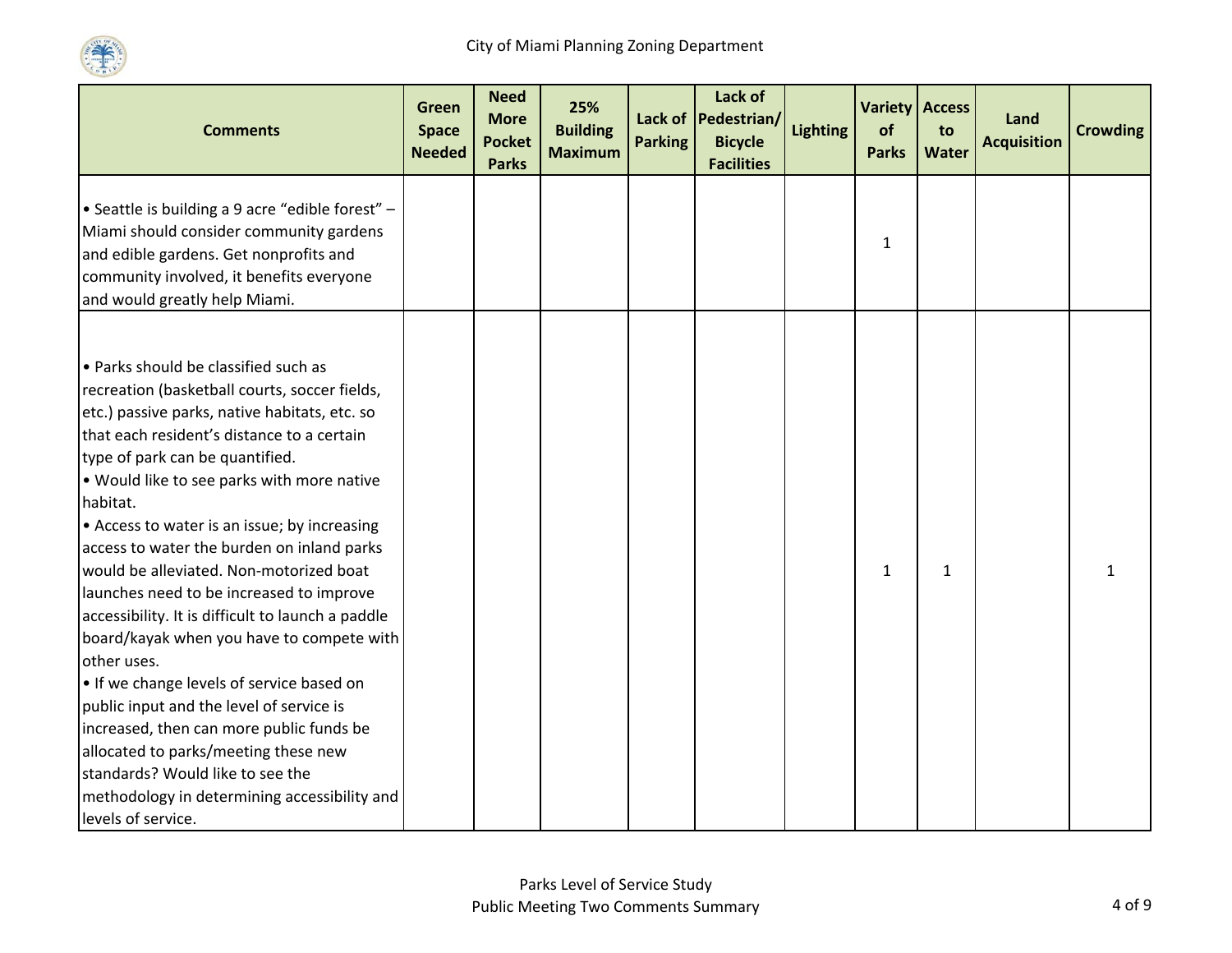

| <b>Comments</b>                                                                                                                                                                                                                                                                                                                                                                                                                                                                                                                                                                 | <b>Green</b><br><b>Space</b><br><b>Needed</b> | <b>Need</b><br><b>More</b><br><b>Pocket</b><br><b>Parks</b> | 25%<br><b>Building</b><br><b>Maximum</b> | <b>Parking</b> | Lack of<br>Lack of Pedestrian/<br><b>Bicycle</b><br><b>Facilities</b> | <b>Lighting</b> | Variety Access<br>of<br><b>Parks</b> | to<br>Water | Land<br><b>Acquisition</b> | <b>Crowding</b> |
|---------------------------------------------------------------------------------------------------------------------------------------------------------------------------------------------------------------------------------------------------------------------------------------------------------------------------------------------------------------------------------------------------------------------------------------------------------------------------------------------------------------------------------------------------------------------------------|-----------------------------------------------|-------------------------------------------------------------|------------------------------------------|----------------|-----------------------------------------------------------------------|-----------------|--------------------------------------|-------------|----------------------------|-----------------|
| • The ideas from Master Plan were not<br>followed through.<br>• Are Virginia Key and the spoil islands being<br>counted in the 1.3 acres calculation? City has<br>less park space than other comparable cities.<br>Lost 8 to 10 acres in Bicentennial Park to<br>buildings and pavement.<br>• The City has bought a small amount of land<br>in the past few years and has lost a lot of<br>land. Can the city purchase more parkland<br>while property prices are low?<br>Recommendations to encourage the City to<br>obtain more green space and spend more<br>money on parks. | $\mathbf{1}$                                  |                                                             | 1                                        |                |                                                                       |                 |                                      |             | 1                          |                 |
| · Elaborate on "no net loss". Taking<br>possession of public land for private?                                                                                                                                                                                                                                                                                                                                                                                                                                                                                                  |                                               |                                                             |                                          |                |                                                                       |                 |                                      |             |                            |                 |
| • Recommendation to raise impact fees to<br>benefit parks                                                                                                                                                                                                                                                                                                                                                                                                                                                                                                                       |                                               |                                                             |                                          |                |                                                                       |                 |                                      |             |                            |                 |
| • The city is cash strapped - concerned that<br>parkland will be the city's "piggy bank" -<br>public and private partnerships will result the<br>City using park space for commercial<br>ventures (billboards, etc). What is being done<br>to stop development in parks?                                                                                                                                                                                                                                                                                                        |                                               |                                                             |                                          |                |                                                                       |                 |                                      |             |                            |                 |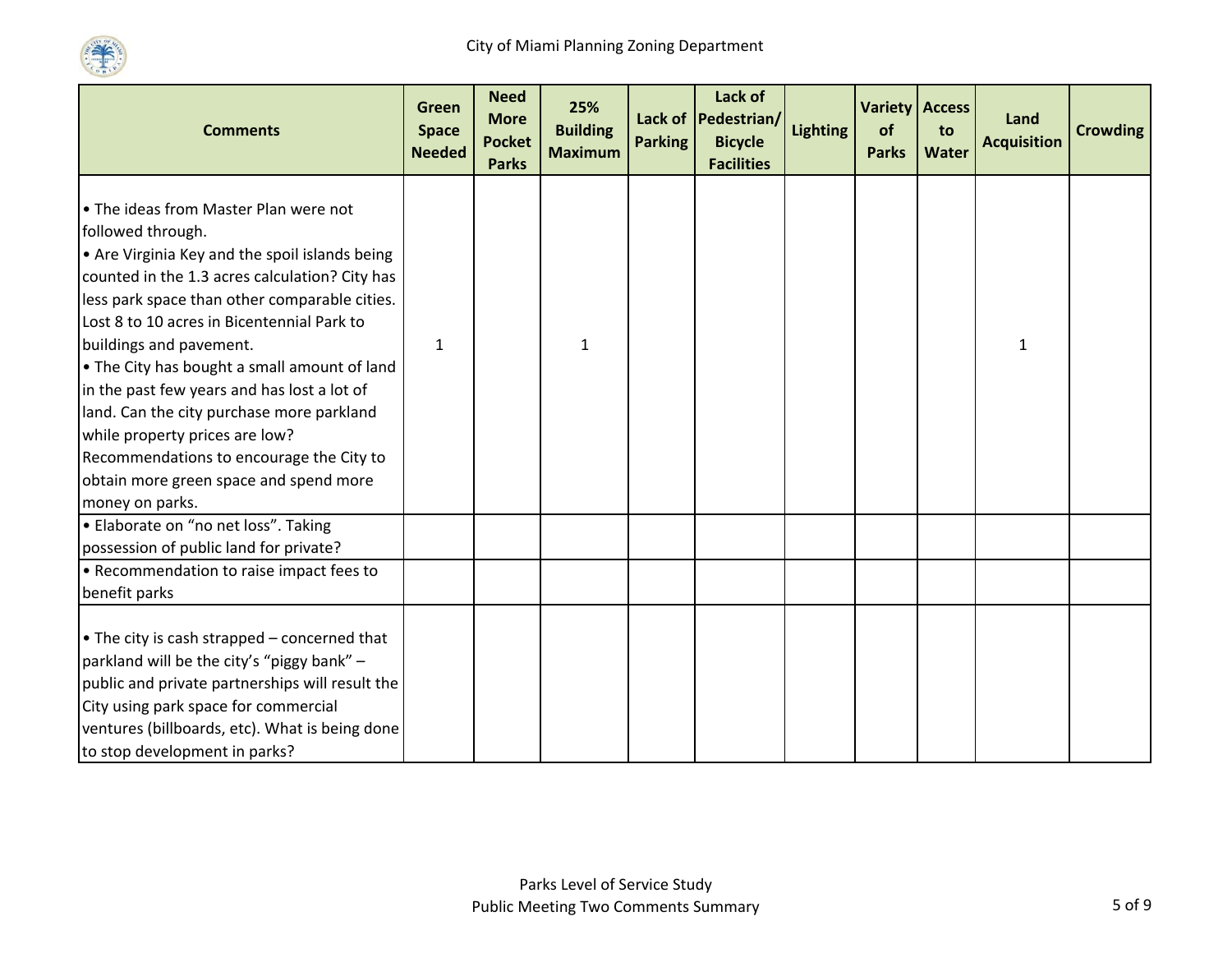

| <b>Comments</b>                                                                                                                                                                                                                                                                                                               | Green<br><b>Space</b><br><b>Needed</b> | <b>Need</b><br><b>More</b><br><b>Pocket</b><br><b>Parks</b> | 25%<br><b>Building</b><br><b>Maximum</b> | <b>Parking</b> | Lack of<br>Lack of Pedestrian/<br><b>Bicycle</b><br><b>Facilities</b> | <b>Lighting</b> | <b>Variety Access</b><br>of<br><b>Parks</b> | to<br>Water | Land<br><b>Acquisition</b> | <b>Crowding</b> |
|-------------------------------------------------------------------------------------------------------------------------------------------------------------------------------------------------------------------------------------------------------------------------------------------------------------------------------|----------------------------------------|-------------------------------------------------------------|------------------------------------------|----------------|-----------------------------------------------------------------------|-----------------|---------------------------------------------|-------------|----------------------------|-----------------|
| • Bicentennial Park was an example of<br>demolition by neglect - is there park space<br>being created to make up for the green space<br>lost to the buildings? African Square Park lost                                                                                                                                       |                                        |                                                             |                                          |                |                                                                       |                 |                                             |             |                            |                 |
| in Liberty City, has this park space been<br>replaced? Importance of protecting park-like<br>spaces. Native habitats; access to<br>environment is a human right, even small<br>amounts of habitat count. Concurrency<br>option - importance of acquiring land while                                                           |                                        |                                                             |                                          |                |                                                                       |                 |                                             |             |                            |                 |
| property values are low. Raising impact fees.<br>Changes to 25% maximum a step in the right<br>direction. Parks that are too small should be<br>removed from calculation, including areas in<br>State Parks. Calculating on what population<br>statistics? Must account for residency                                         | $\mathbf{1}$                           |                                                             | $\mathbf{1}$                             |                | 1                                                                     |                 | 1                                           |             |                            |                 |
| increases such as the "snowbird" population.<br>We must plan for maximum level of<br>population. Is there a way to base LOS on<br>potential level of occupancy instead of actual<br>to account for this? Virginia Key not<br>accessible by pedestrians. Need more parks<br>in urban core. Need to find ways to fund<br>parks. |                                        |                                                             |                                          |                |                                                                       |                 |                                             |             |                            |                 |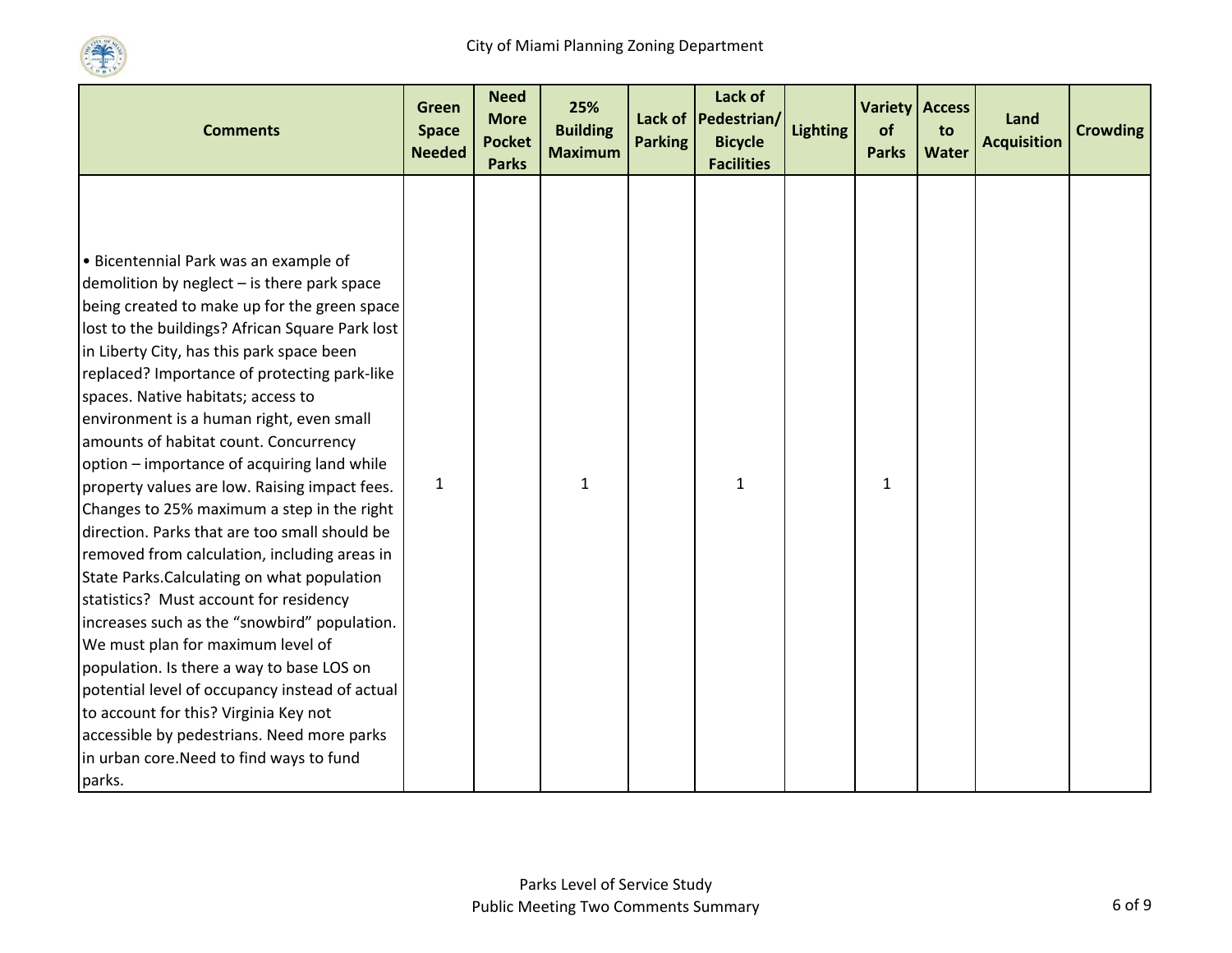

| <b>Comments</b>                                                                                                                                                                                                                                                                                                                                                                                                                               | Green<br><b>Space</b><br><b>Needed</b> | <b>Need</b><br><b>More</b><br><b>Pocket</b><br><b>Parks</b> | 25%<br><b>Building</b><br><b>Maximum</b> | <b>Parking</b> | Lack of<br>Lack of Pedestrian/<br><b>Bicycle</b><br><b>Facilities</b> | <b>Lighting</b> | <b>Variety Access</b><br>of<br><b>Parks</b> | to<br>Water | Land<br><b>Acquisition</b> | <b>Crowding</b> |
|-----------------------------------------------------------------------------------------------------------------------------------------------------------------------------------------------------------------------------------------------------------------------------------------------------------------------------------------------------------------------------------------------------------------------------------------------|----------------------------------------|-------------------------------------------------------------|------------------------------------------|----------------|-----------------------------------------------------------------------|-----------------|---------------------------------------------|-------------|----------------------------|-----------------|
| $\cdot$ 5 year plan and 10 year plan, great concept<br>but open/green spaces are not being created.<br>Every time green space appears in<br>downtown, it quickly disappears to<br>development. Eventually there will be no<br>green spaces left because of development.<br>We may want to buy land in 10 years, but it<br>will be difficult to find because all the parcels<br>are being developed. Need to buy land while<br>prices are low. | $\mathbf{1}$                           |                                                             |                                          |                |                                                                       |                 |                                             |             | 1                          |                 |
| • Beach idea may not be happening because<br>of protected sea grass habitat.<br>• Pocket Parks are great concepts and<br>provide benefits (psychological, social, etc.).<br>In Brooklyn, pocket parks greatly enhanced<br>quality of life.<br>• Is there a level of service structure that<br>addresses staffing at parks? Boat ramps and<br>other parks have litter and crowd issues;<br>creates dangerous conditions.                       |                                        | $\mathbf{1}$                                                |                                          |                |                                                                       |                 |                                             |             |                            |                 |
| Fish and Wildlife Commission will ticket<br>speeding boaters and jet ski users. One<br>possible method of revenue could be boat<br>ramp charges (parking) similar to Key<br>Biscayne method.                                                                                                                                                                                                                                                  |                                        |                                                             |                                          |                |                                                                       |                 |                                             |             |                            |                 |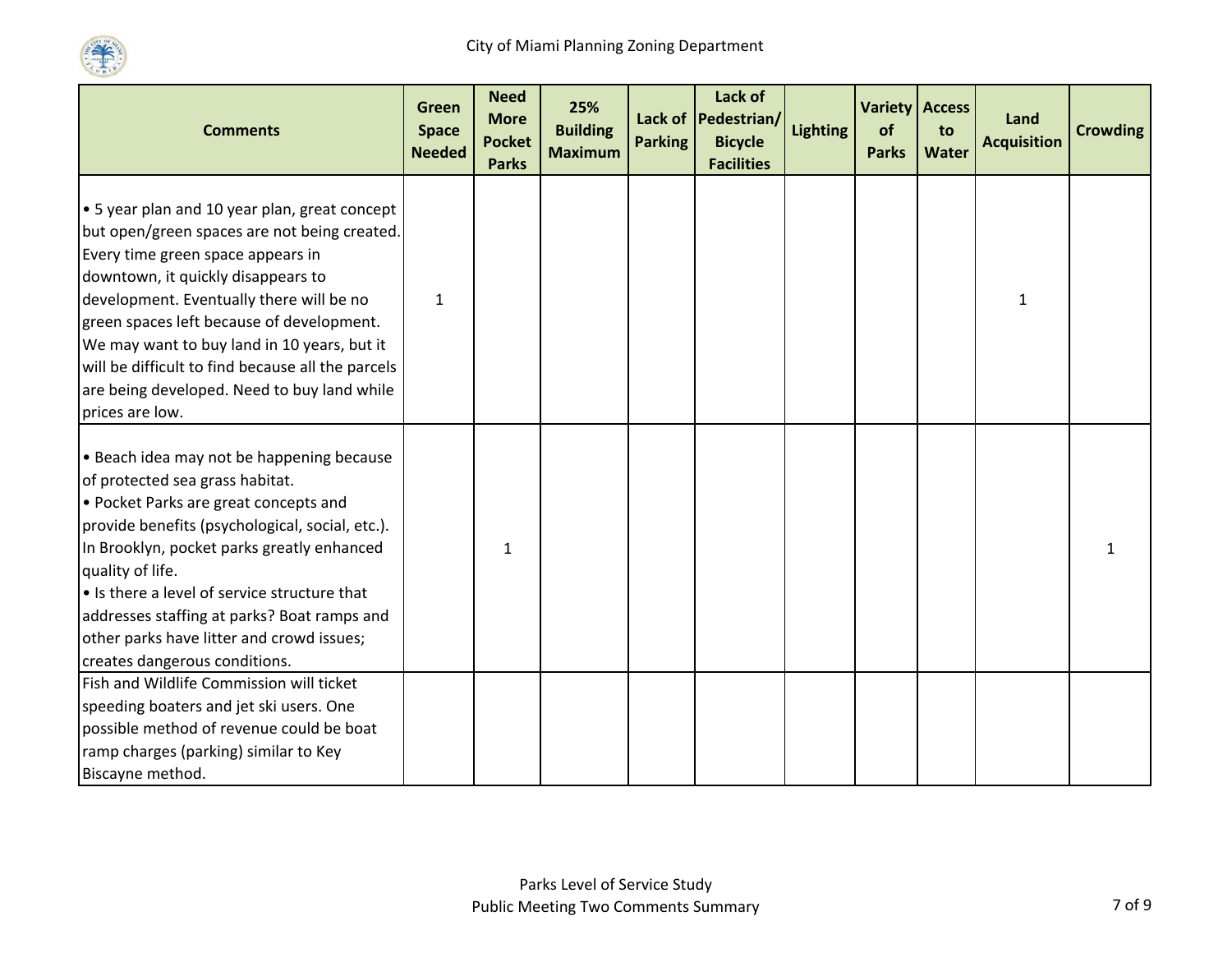

| <b>Comments</b>                                                                          | Green<br><b>Space</b><br><b>Needed</b> | <b>Need</b><br><b>More</b><br><b>Pocket</b><br><b>Parks</b> | 25%<br><b>Building</b><br><b>Maximum</b> | <b>Parking</b> | Lack of<br>Lack of Pedestrian/<br><b>Bicycle</b><br><b>Facilities</b> | <b>Lighting</b> | <b>Variety Access</b><br>of<br><b>Parks</b> | to<br><b>Water</b> | Land<br><b>Acquisition</b> | <b>Crowding</b> |
|------------------------------------------------------------------------------------------|----------------------------------------|-------------------------------------------------------------|------------------------------------------|----------------|-----------------------------------------------------------------------|-----------------|---------------------------------------------|--------------------|----------------------------|-----------------|
|                                                                                          |                                        |                                                             |                                          |                |                                                                       |                 |                                             |                    |                            |                 |
| • Police Benevolent Association land is under                                            |                                        |                                                             |                                          |                |                                                                       |                 |                                             |                    |                            |                 |
| used. No improvements have been made                                                     |                                        |                                                             |                                          |                |                                                                       |                 |                                             |                    |                            |                 |
| except for minimal tree removal and                                                      |                                        |                                                             |                                          |                |                                                                       |                 |                                             |                    |                            |                 |
| replacement.                                                                             |                                        |                                                             |                                          |                |                                                                       |                 |                                             |                    |                            |                 |
| • Park improvements can be funded by                                                     |                                        |                                                             |                                          |                |                                                                       |                 |                                             |                    |                            |                 |
| impact fees. Incentive fees are not used                                                 |                                        |                                                             |                                          |                |                                                                       |                 |                                             |                    |                            |                 |
| properly. Commissioners do not listen to the<br>professionals that they have working for |                                        |                                                             |                                          |                |                                                                       |                 |                                             |                    |                            |                 |
| them and they make concessions. Must                                                     |                                        |                                                             |                                          |                |                                                                       |                 |                                             |                    |                            |                 |
| pressure commissioners/mayor for more                                                    |                                        |                                                             |                                          |                |                                                                       |                 |                                             |                    |                            |                 |
| park funding via impact fees.                                                            |                                        |                                                             |                                          |                |                                                                       |                 |                                             |                    |                            |                 |
|                                                                                          |                                        |                                                             |                                          |                |                                                                       |                 |                                             |                    |                            |                 |
| . What is the park department doing to avoid                                             |                                        |                                                             |                                          |                |                                                                       |                 |                                             |                    |                            |                 |
| the situation in Bicentennial Park where the                                             |                                        |                                                             |                                          |                |                                                                       |                 |                                             |                    |                            |                 |
| museums were constructed because the park                                                |                                        |                                                             |                                          |                |                                                                       |                 |                                             |                    |                            |                 |
| was neglected.                                                                           |                                        |                                                             |                                          |                |                                                                       |                 |                                             |                    |                            |                 |
| • Park in downtown on Flagler is occupied by                                             |                                        |                                                             |                                          |                |                                                                       |                 |                                             |                    |                            |                 |
| homeless and not maintained so the space is                                              |                                        |                                                             |                                          |                |                                                                       |                 |                                             |                    |                            |                 |
| unwelcoming.                                                                             |                                        |                                                             |                                          |                |                                                                       |                 |                                             |                    |                            |                 |
| • Is the City and the City's Planning                                                    |                                        |                                                             |                                          |                |                                                                       |                 |                                             |                    |                            |                 |
| Department working with the County? The                                                  |                                        |                                                             |                                          |                |                                                                       |                 |                                             |                    |                            |                 |
| County's planning is coming along nicely.                                                |                                        |                                                             |                                          |                |                                                                       |                 |                                             |                    |                            |                 |
| Need to create partnerships.                                                             |                                        |                                                             |                                          |                |                                                                       |                 |                                             |                    |                            |                 |
| • Money collected from impact fees for parks                                             |                                        |                                                             |                                          |                |                                                                       |                 |                                             |                    |                            |                 |
| should be separated into a fund specifically                                             |                                        |                                                             |                                          |                |                                                                       |                 |                                             |                    |                            |                 |
| for parks and should not be distributed into                                             |                                        |                                                             |                                          |                |                                                                       |                 |                                             |                    |                            |                 |
| the general fund. There was a building boom                                              |                                        |                                                             |                                          |                |                                                                       |                 |                                             |                    |                            |                 |
| and fees from this boom were never                                                       |                                        |                                                             |                                          |                |                                                                       |                 |                                             |                    |                            |                 |
| generated.                                                                               |                                        |                                                             |                                          |                |                                                                       |                 |                                             |                    |                            |                 |